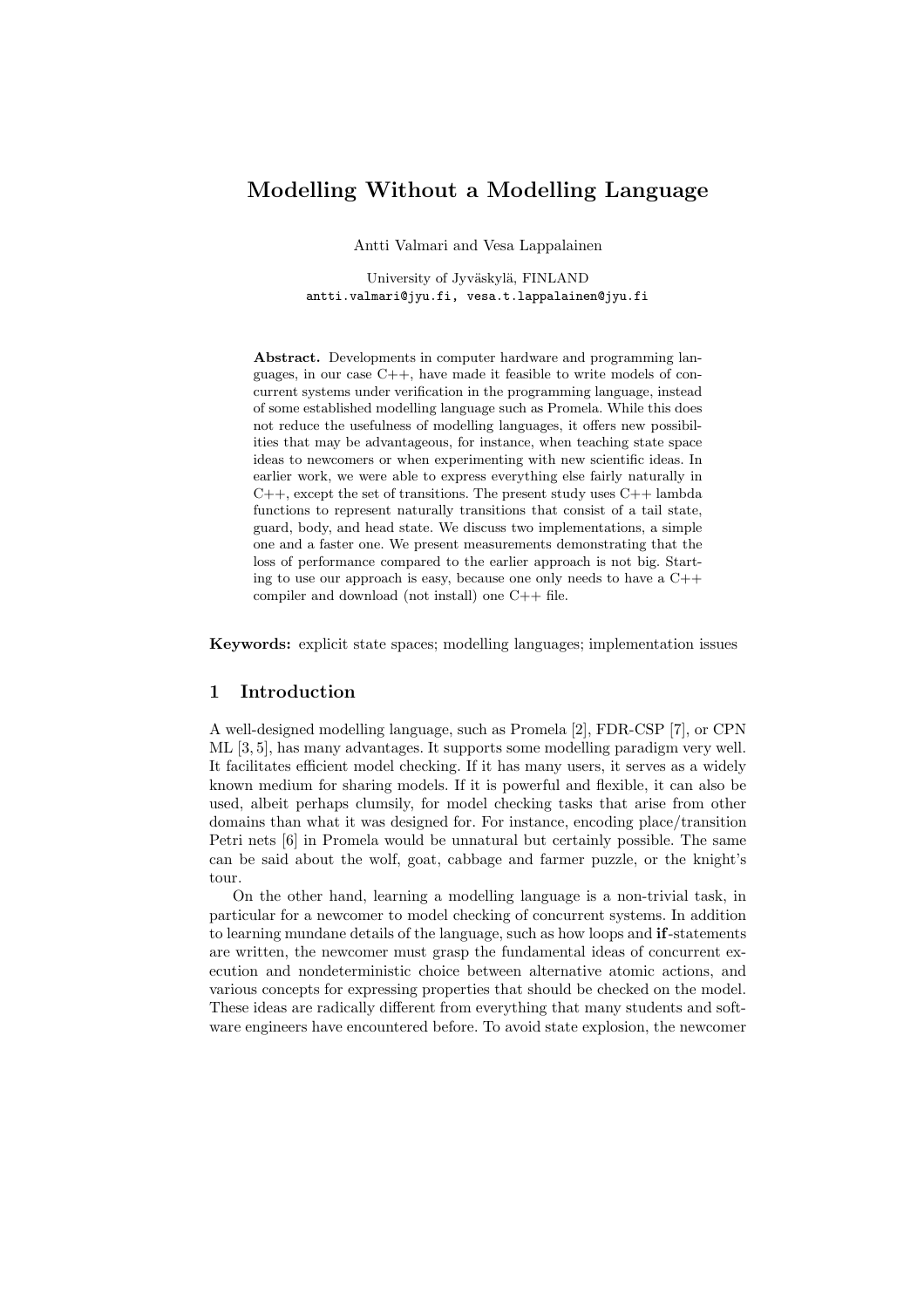must also learn to use so little memory in the model that it seems ridiculous from ordinary programming point of view. Furthermore, installing SPIN, FDR, or CPN Tools is not absolutely trivial.

From the research point of view, to experiment with an idea, it may be necessary to make modifications to the input language or other features of the verification tool in use. SPIN is distributed freely in source form, so making such modifications is possible. However, because SPIN is a big program, making modifications to it is far from trivial.

It is often possible to express the state space construction problem in terms of guarded transitions that act on shared variables. That is, there is a set of variables, called state variables, and a set of transitions. A transition consists of a Boolean function on the state variables and of a (possibly complicated) piece of code that makes assignments to the state variables. The value of the former tells whether or not the transition is enabled. If the transition is enabled, then the latter may be executed, assigning new values to zero or more state variables, based on the earlier values of the state variables. Petri nets are clearly an instance of this idea. The processes of Promela can be interpreted in these terms by treating the location of control of each process as an extra state variable. On-the-fly process creation goes beyond the basic version of this model. However, it need not be among the first topics that are taught to a newcomer in model checking.

It is the opinion, and to some extent also the experience, of the author AV that it is easier for newcomers to learn the fundamentals of state spaces with guarded transitions on state variables, because they are so different from ordinary programming languages that the learner is not misguided by earlier intuition on sequential programs. For instance, it is sometimes hard for a newcomer to accept that a process may choose the second nondeterministic alternative (e.g., timeout) even if also the first (e.g., inputting a message) is enabled. It becomes less hard, if the alternatives do not look like an ordinary if-statement with else replaced by ::. Guarded transitions on state variables are also sometimes a very good formalism for experimenting with new model checking algorithms.

Of course, this does not mean that one should reject established modelling languages and switch to guarded transitions on state variables. It only means that sometimes there are valid reasons for using something else than an established modelling language.

The research that led to the present study started in autumn 2014 as an attempt to give students a small quickly written tool with which they could play with state space ideas, without having to install any program or learn any new syntax. The students had strong background in  $C++$  [8] and sequential programming, varied but mostly rather weak background in theoretical aspects of software and computer science, and little background in concurrency. The idea was that students write the guards and assignment parts of guarded transitions in C++ (where the assignment parts are not restricted to just assignments, but may contain loops, etc.), and the file containing them is #included to a program written by AV which constructs the state space. The students also write  $C++$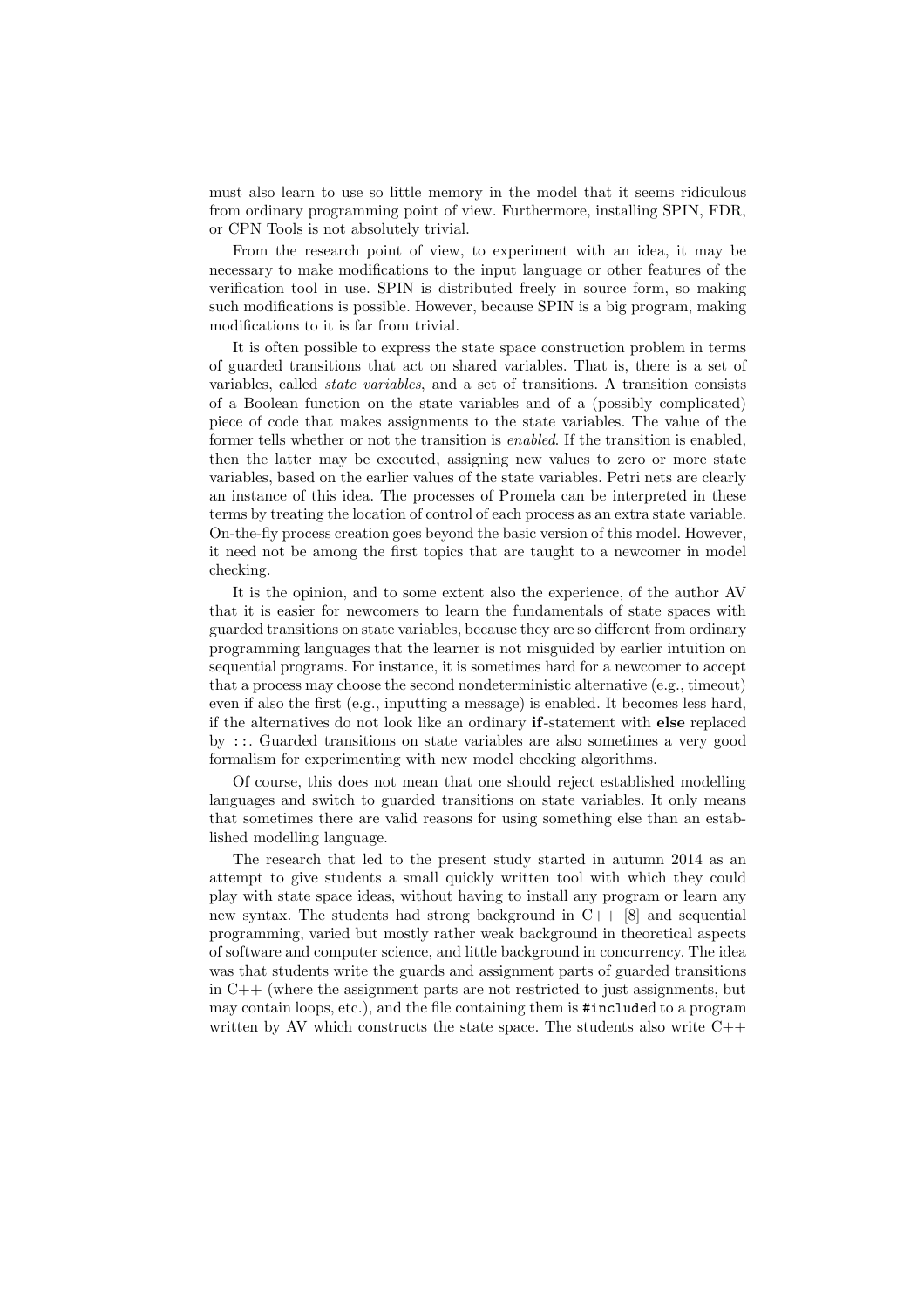functions that specify some correctness properties, the simplest example being a function that checks a state and either deems it good or returns an error message in the form of a character string chosen by the student.

The first version of the tool suffered from serious weaknesses. Most importantly, the global state was represented as a single unsigned integer, forcing the students to represent state variables as bit segments within it. Despite this, the tool was pedagogically successful. Almost all students understood the idea of exhaustive search and became able to model such systems as the knight's tour, and most students succeeded in modelling a non-trivial concurrent system such as a token ring protocol. At the same time, AV wanted to experiment with a new way  $[11, 12]$  of applying stubborn set / partial order methods, to solve the socalled ignoring problem [1, 9] much better than before. The tool proved suitable for this purpose.

To let the modeller use more than the 32 (or 64) bits of a single unsigned integer to represent the global state, a  $C++$  class state var was written that looks like an ordinary variable to the modeller but behind the scenes operates on the data structure that stores the so far constructed states. As a consequence, all but one aspects of the modelling of concurrent systems and their correctness properties as systems of guarded transitions on state variables became simple and intuitive. The remaining problem was that often the transitions had to be modelled as complicated collections of switch- and if-statements. At that stage, the tool was given the name ASSET (A State Space Exploration Tool) and published [10].

Then it turned out that the complicated switch-statements can be avoided by representing the transitions with the aid of C++ lambda functions. The present study focuses on this idea.

Section 2 introduces the example system used in this study. In Section 3, it is modelled for ASSET. Natural modelling of transitions relies on two  $C_{++}$ classes written for this purpose. A straightforward version of them is shown in Section 4, and a faster but more complicated version is discussed in Section 5. Section 6 presents some measurements comparing the two implementations to each other and to a model based on the use of switch and if statements. The study is concluded in Section 7.

### 2 A Demand-Driven Token Ring

In this section we illustrate that, using lambda functions, very readable models can be written in  $C++$ . To verify the models in this section, one only needs to have a C++ compiler, download the program  $\texttt{asset}.\texttt{cc}, \text{1}$  copy the model to the file asset.model, compile asset.cc, and run the result.<sup>2</sup> We use the example system from [10], but model it in a different fashion.

Fig. 1 shows the architecture of the system. It is a demand-driven token ring consisting of *n clients*  $C_0, \ldots, C_{n-1}$  and *n servers*  $S_0, \ldots, S_{n-1}$ . There

 $^1$  http://users.jyu.fi/%7eava/ASSET/asset.cc

 $^2$  http://users.jyu.fi/%7eava/ASSET/run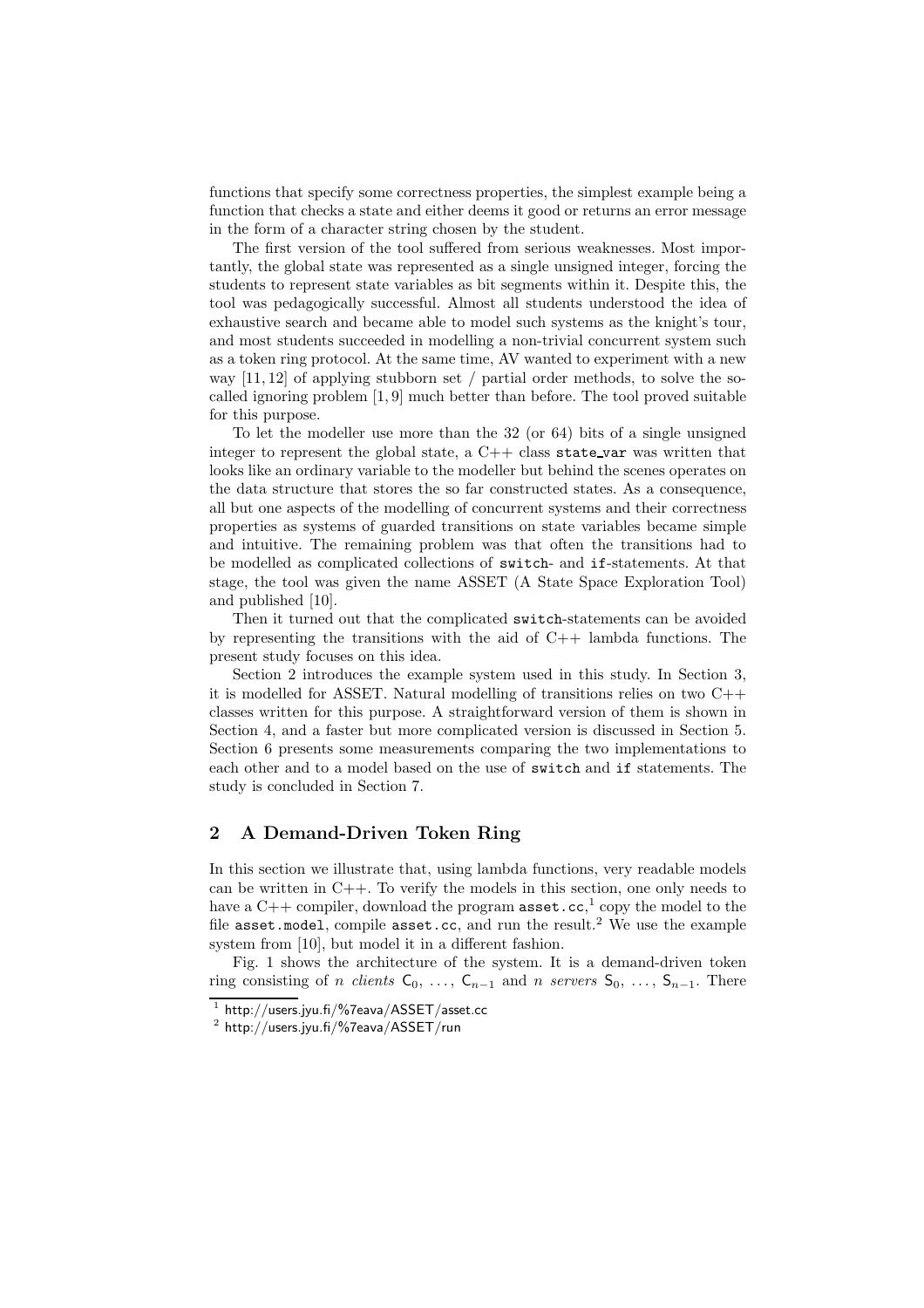

Fig. 1. Overall structure of the demand-driven token ring

is precisely one token in the ring. Each client has a region in its code that is called critical section. The purpose of the system is to ensure mutual exclusion between the clients, that is, two clients must never be simultaneously in their critical sections. Client  $i$  requests for access to its critical section by executing the action  $r_i$ . If server i does not have the token, it obtains it as is described below. When it has the token, it grants client i the permission by executing  $g_i$ . Now client  $i$  is in its critical section. When client  $i$  leaves its critical section, it executes  $I_i$  to inform the server that it may now give the token to the next server.

When necessary, server  $i$  demands the token from the previous server by executing  $d_i$ . The demand progresses in the ring until it reaches the server in possession of the token. Let that server be number  $j$ . When server  $j$  no longer needs the token, it gives it to the next server by executing  $t_{i \oplus 1}$ , where  $j \oplus 1 = 0$ if  $j = n - 1$  and  $j ⊕ 1 = j + 1$  if  $0 ≤ j < n - 1$ . The token travels in the ring to server *i*. The servers through which it travels may serve their own clients before passing the token to the next server.

The clients can be easily described precisely. Fig. 2 left shows them as labelled transition systems. Each client has a terminal state (state 3) and a transition to it, to model the fact that a client need not request for access to its critical section if it does not want to.

The termination branch (or some other modelling trick) is necessary to avoid a modelling trap. Assume that after getting the token, each server always waits until its client makes a request, then serves the client, and only then passes the token forward. This is unacceptable, because it may take a long time before the client makes the request, forcing other clients to wait unnecessarily. What is worse, if the server's own client never requests, then other clients that have



Fig. 2. The clients as labelled transition systems (left) and servers in pseudocode (right)

3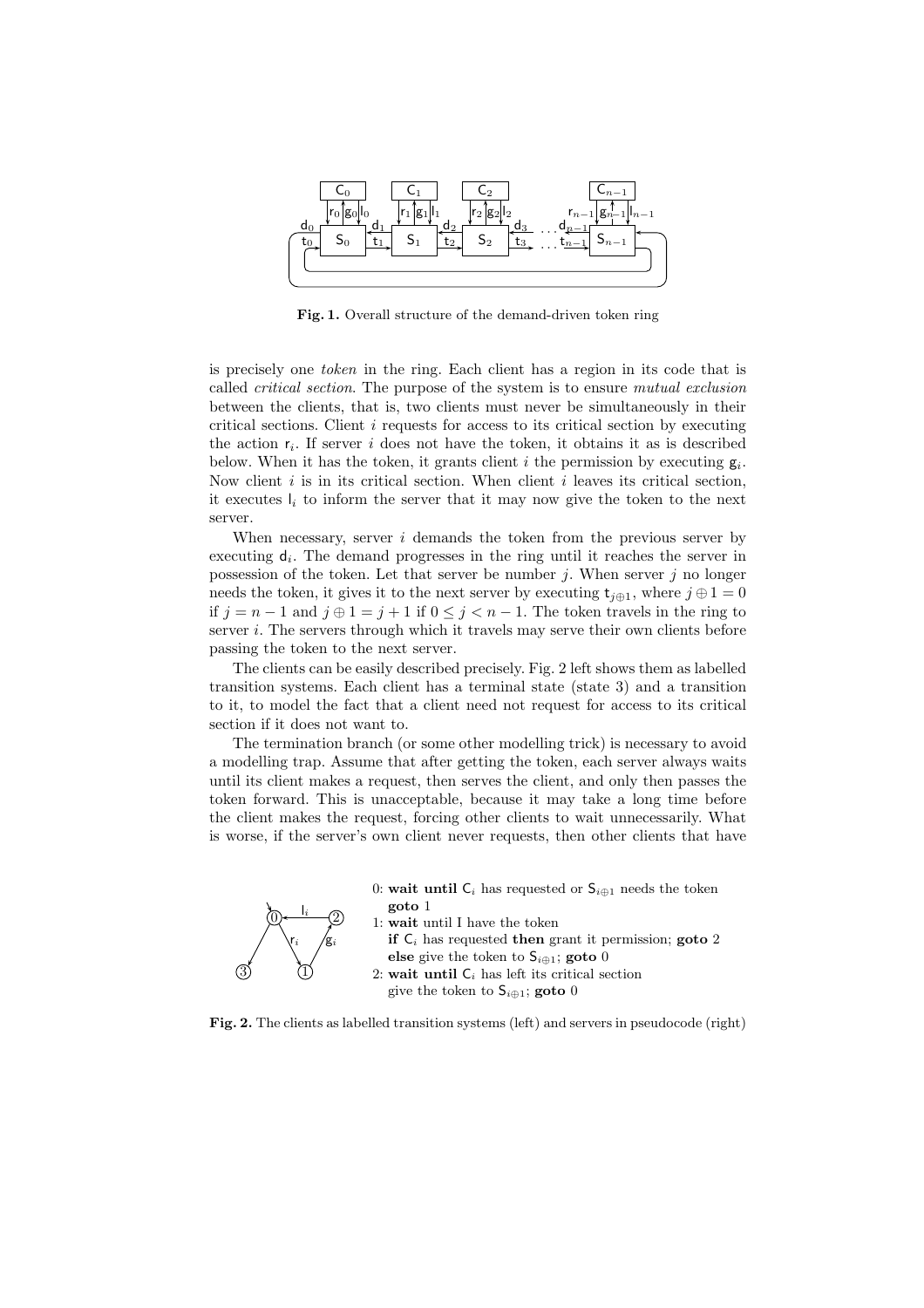requested are never served. However, if a client consists of just an  $r_i-g_i-l_i$ -cycle, then this error is not caught. This is because then the model lacks the possibility of the server's own client not requesting in the described situation. The request transition is then enabled, and will therefore occur, if nothing else can happen in the system. The termination branch makes it possible for the request transition to not occur, resulting in a deadlock and thus revealing the error.

The typical way of solving the above-mentioned problem is the use of so-called weak fairness assumptions [4]. However, the termination branch is also valid, and has certain advantages, like better compatibility with so-called partial order / stubborn set methods that help keep the size of the state space manageable. A more extensive discussion on this issue can be found in [12].

The labelled transition systems that represent the servers are too big and unintuitive to be shown here. This is because the behaviour of a server depends on the presence or absence of a request by its client, the presence or absence of a demand for token by the next server, whether the server itself has expressed such a demand, and whether it has the token. Fig. 2 right describes the servers via a mixture of a state machine and natural language. In the next section we will see a more precise description in the form of guarded transitions on state variables.

#### 3 An ASSET Model of the Example System

To model the system for ASSET, we first specify the size of the system. The simplest way to do this would be

const unsigned  $n = 6$ ;

However, to make it easier to experiment with systems of different sizes, we exploit C++ macros as follows:

```
#ifdef size_par
  const unsigned n = size_par;
#else
  const unsigned n = 6;
#endif
```
This means that if the compilation command specifies a value for size par, then it is used as the size of the system; and otherwise the size is 6. With the  $g$ ++ compiler, the value is given with the option -Dsize\_par=10 (with any natural number in the place of 10).

Next we introduce the state variables. Each client has four states:  $0 = id$ le,  $1 =$  requested,  $2 =$  critical, and  $3 =$  terminated. There are *n* clients. We model them with C[n], that is, an array named C whose indices run from 0 to  $n-1$ . The tokens are modelled with an array  $T[n]$  such that  $T[i]$  == true if and only if server  $i$  has the token. If we let the transitions of the server read the state of the client directly, then the server need not store the piece of information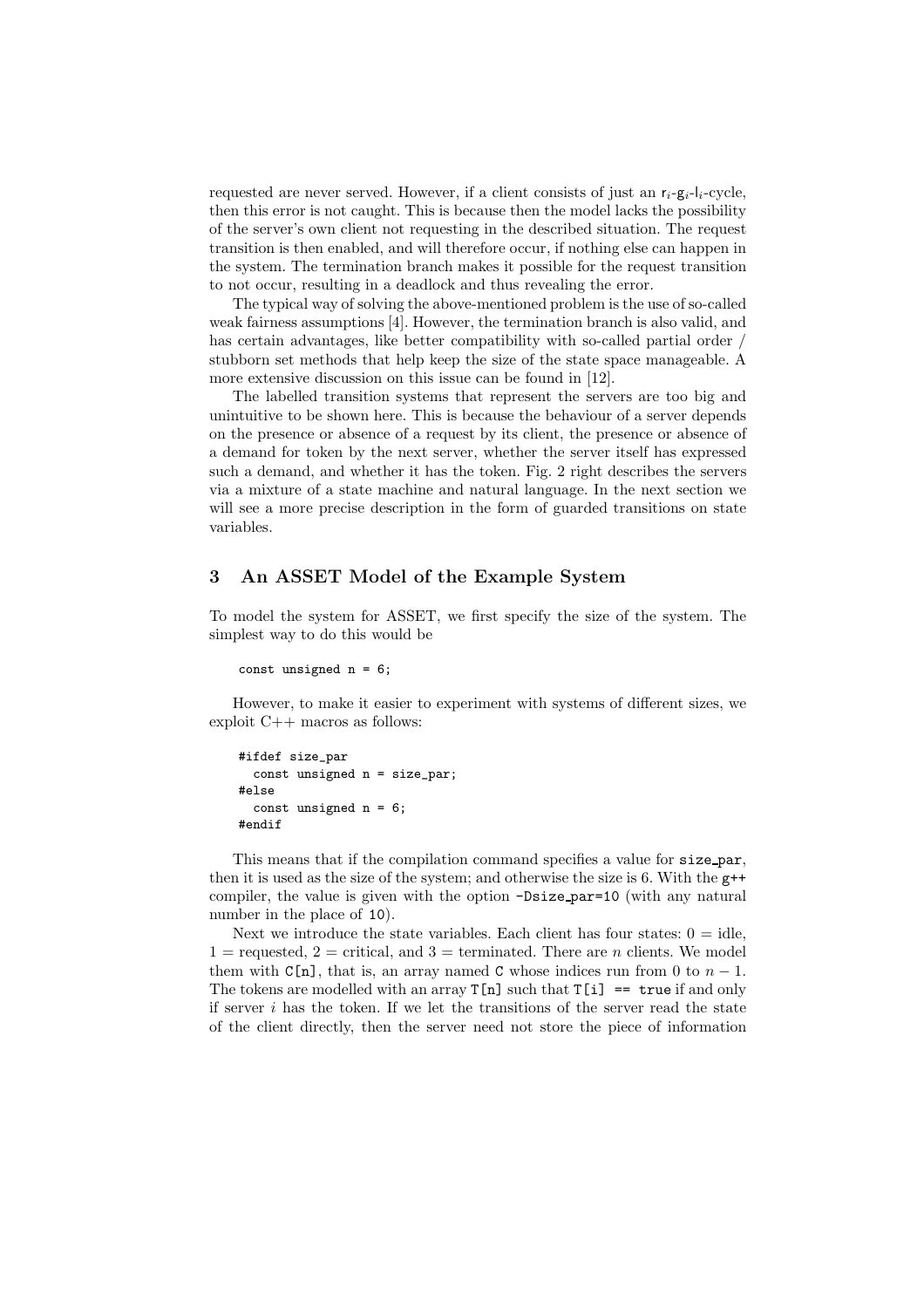whether the client has requested or not. The same idea can be applied to the demand. These simplify the server so much that three states suffice:  $0 = \text{initial}$ ,  $1 =$  waiting for the token,  $2 =$  waiting for the client to leave its critical section. These states match Fig. 2 right. The following is written to the model:

```
enum { idle, requested, critical, terminated };
enum { initial, wait_token, wait_client };
state_var C[n], S[n];
state_bit T[n];
```
The only things above that are not readily available in  $C++$  are state\_var and state bit. They are classes that have been defined in asset.cc. From the point of view of the modeller, variables of their types look like ordinary 8-bit and 1-bit unsigned integer variables.

However, as was explained in [10], behind the scenes state\_var takes care of the memory management needed to store a state into the state space. The class state bit was added to ASSET when writing the present study. It is important to realize that from the point of view of ASSET, variables of these types do not store state information. Instead, all global states are stored in a C++ vector of unsigned integers. (C++ vector is an array with some special services. Most importantly, it can be extended on-the-fly.)

An individual global state occupies some constant number of successive slots of the vector. A variable of these types only contains the information needed to access the value (as seen by the modeller) of the state variable from within the unsigned integers that represent a single global state. When the model uses a state variable, its value (as seen by the modeller) is accessed from one or another global state depending on the value of a variable that contains the index of the current global state. This variable is part of ASSET and not part of the model.

To fire a transition on a global state, ASSET (not always, see below) copies the state (as a sequence of unsigned integers) to a free sequence of slots, makes the latter be the current global state, and asks the model to fire the transition. If the transition is enabled, the model executes its body, potentially modifying the global state. ASSET checks whether the resulting state has been encountered before. If not, it is made an official state of the state space, the sequence of slots is permanently reserved for it, and a new free sequence of slots is acquired by extending the vector. If the model replies that the transition is disabled, ASSET tries the next transition without copying the state, because it has not changed, because the previous transition did not fire. This speeds up the processing of disabled transitions. We will see later that the processing speed of disabled transitions is important.

By default, all state variables hold initially the value 0, also known as false. However, there must initially be one token in the ring. Therefore, we write

void initialize $()$ { T[0] = true; }

How to write transitions nicely depends on the modelling paradigm and perhaps also on the system. Classes, macros, or other means may have to be defined.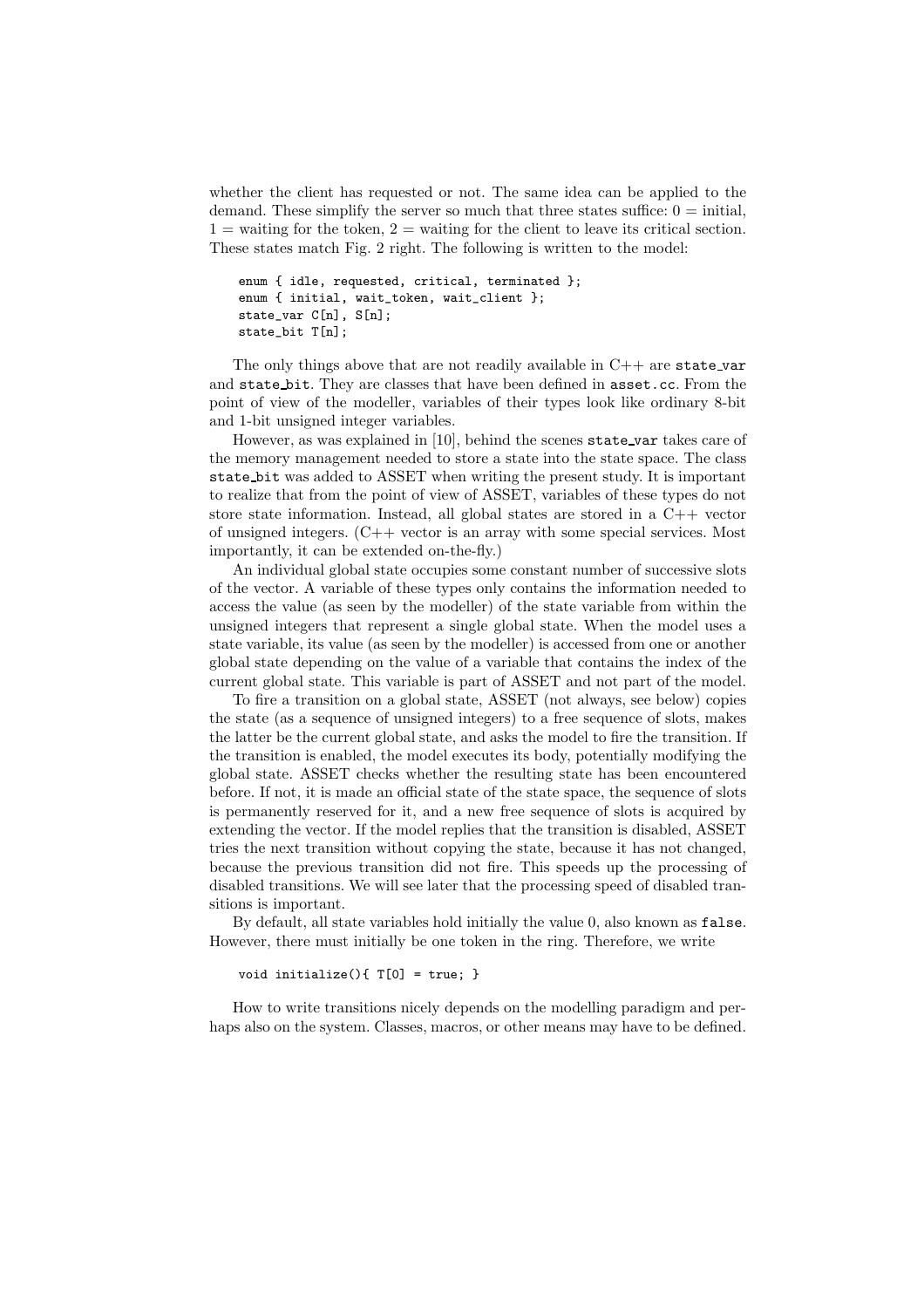In this section we show the transitions of our example system. The first version of the classes and macros that we used is shown in Section 4. To illustrate experimentation with implementation ideas, in Section 5 we describe another, more complicated version of the classes that uses precisely the same representation of the transitions, but speeds up the construction of the state space. We also describe a small modification to the representation of the transitions that yields further speed-up.

The transitions of the clients are copied almost trivially from Fig. 2 left using the names of states. The transition that moves the client from requested to critical is joint with the server, and modelled as a server transition.

```
client_tr clients[] = {
  client_tr( idle, terminated ), // termination transition
  client_tr( idle, requested ), // request access
  client_tr( critical, idle ) // leave critical
};
```
The transitions of the servers are less trivial. We first need a simple helper function that, given the index of a server, yields the index of the next server.

#### inline unsigned next( unsigned i ){ return ( i+1 ) % n; }

The transitions of the servers are shown in Fig. 3. Each of them consists of four components: tail state, guard, body, and head state. A transition is enabled if and only if the control of the server is at the tail state and the guard evaluates to true. When the transition occurs, it executes the body and moves the control of the server to the head state.

The first transition moves the server from **idle** to **wait\_token** when there is a reason for that, that is, its own client has requested or the next server needs the token. When the token is available, the second transition moves the client to its critical section, provided that it has requested for access. If it has not requested for access but the next server needs the token, and the current server has the token, then the current server gives the token to the next server and returns to its initial state. The fourth transition is enabled when the server is waiting for the client to leave its critical section, and the client has done so. When it occurs, the server gives the token to the next server and returns to its initial state.

After serving its client, the server pushes the token to the next server even if the latter has not demanded. This prevents the system from executing an infinite cycle, where a client requests and its server serves it again and again, while some other client has requested but is never served. In the system as it is in Fig. 3, after a client is served, the token must circulate the ring before the same client may be served again.

The verification tool must also have some properties to check. We first describe mutual exclusion via a feature that makes ASSET check every state that it has constructed. The #define switches this feature on. The function counts the number of clients that are in their critical sections, and returns an error message, if and only if that number is at least two.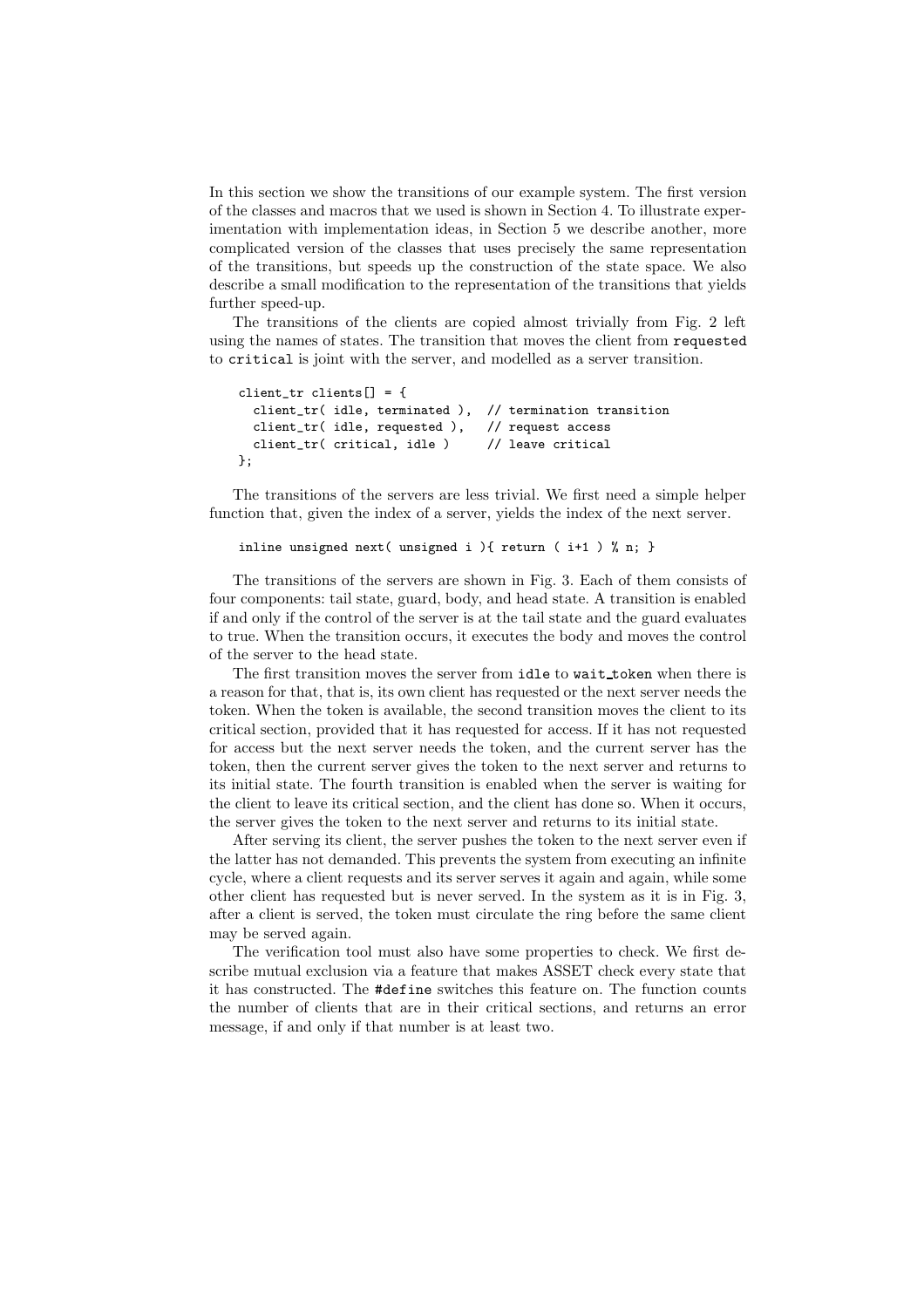```
server_tr servers[] = {
  server_tr(
    initial,
    GUARD( C[i] == requested || S[ next(i) ] == wait_token ),
   BODY(),
    wait_token
  ),
  server_tr(
    wait_token,
    GUARD(T[i] & C[i] == requested),
    BODY(C[i] = critical; ),
    wait_client
  ),
  server_tr(
    wait_token,
    GUARD( T[i] & C[i] != requested & S[ next(i) ] == wait_token ),
    BODY(T[i] = false; T[next(i)] = true; ),
    initial
  ),
  server_tr(
    wait_client,
    GUARD( C[i] != critical ),
    BODY(T[i] = false; T[next(i)] = true; ),
    initial
  )
};
```
Fig. 3. The transitions of the servers

```
#define chk_state
const char *check_state(){
  unsigned cnt = 0;
  for( unsigned i = 0; i < n; ++i ){ if( C[i] == critical ){ ++cnt; } }
  if( cnt >= 2 ){ return "Mutual exclusion violated"; }
  return 0;
}
```
To see that this function works, we temporarily changed the initialization function so that it puts two tokens to the system:  $T[n/2] = T[0] = true$ ;. As a consequence, ASSET reported !!! Safety error: Mutual exclusion violated and printed the sequence of states of an execution that led to the error. ASSET prints each state using a function provided by the modeller. So the modeller has full control on how each state is printed. Because the sequences leading to errors may be long, it is often a good idea to print states so densely that one line suffices. In our experiments we used the following function that encodes the local states of clients and servers as characters.

```
const char Cchr[] = { '-', 'R', 'C', ' ' }, Schr[] = { 'i', 't', 'c' };
```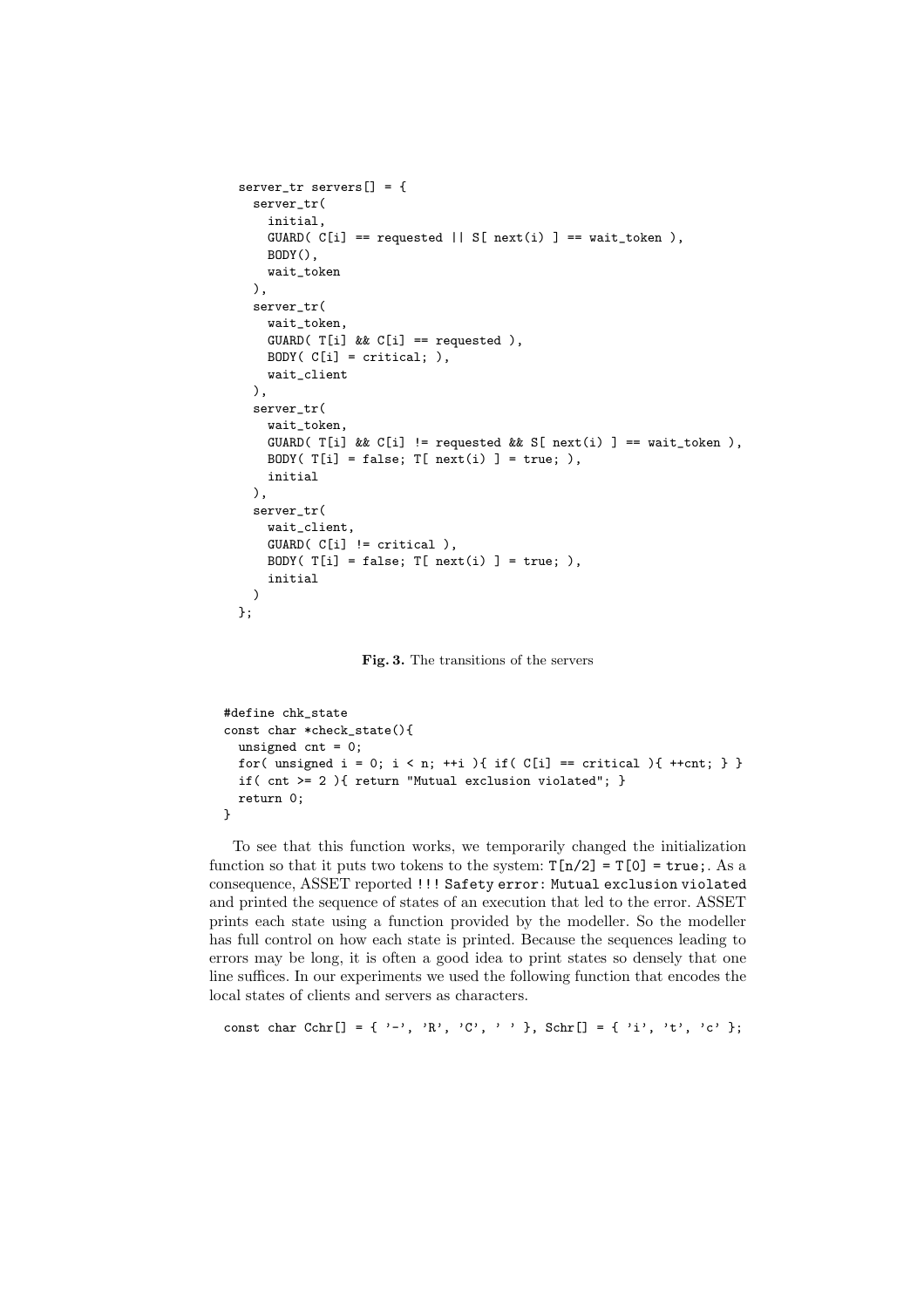```
void print_state(){
  for( unsigned i = 0; i < n; ++i ){
    std::cout << Cchr[ C[i] ] << Schr[ S[i] ];
    if( T[i] ){ std::cout << '*'; }else{ std::cout << ' '; }
  }
  std::cout \langle \cdot \rangle \;
}
```
With  $n = 6$ , the sequence of states mentioned above is as follows. The two tokens are shown as \*. They are permanently at positions 0 and 3. We have added comments that describe what happened in each transition. "to CS" abbreviates "to its critical section".

```
-i*-i -i -i*-i -i Initial state
-i*-i -i Ri*-i -i Client 3 requested.
Ri*-i -i Ri*-i -i Client 0 requested.
Ri*-i -i Rt*-i -i Server 3 moved to wait token.
Ri*-i -i Cc*-i -i Server 3 moved to wait client, taking client 3 to CS.
Rt*-i -i Cc*-i -i Server 0 moved to wait token.
Cc*-i -i Cc*-i -i Server 0 moved to wait client, taking client 0 to CS.
```
We also used a function that verifies that when the system has terminated, all clients have terminated on purpose instead of being blocked. If the initialization function is changed so that it puts no token to the system, then ASSET reports !!! Illegal deadlock: Client not terminated and shows a sequence of states where one by one, all clients move to requested.

```
#define chk_deadlock
const char *check_deadlock(){
  for( unsigned i = 0; i < n; ++i ){
    if( C[i] != terminated ){ return "Client not terminated"; }
 }
 return 0;
}
```
We mentioned earlier that after serving its client, the server pushes the token to the next server even if the latter has not demanded. To illustrate that this is important, we temporarily removed the latter  $T[i] = false$ ;  $T[next(i)]$ ] = true; and permanently added the following checking function. It verifies that the system has no infinite execution where client 0 stays permanently in requested. This fails in the intentionally broken system, causing ASSET to report !!! Must-type non-progress error together with a long sequence of states that ends with a cycle where server 5 repeatedly serves client 5 while client 0 is in requested. The other clients have terminated and all servers other than 5 are waiting for the token.

```
#define chk_must_progress
bool is_must_progress(){ return C[0] != requested; }
```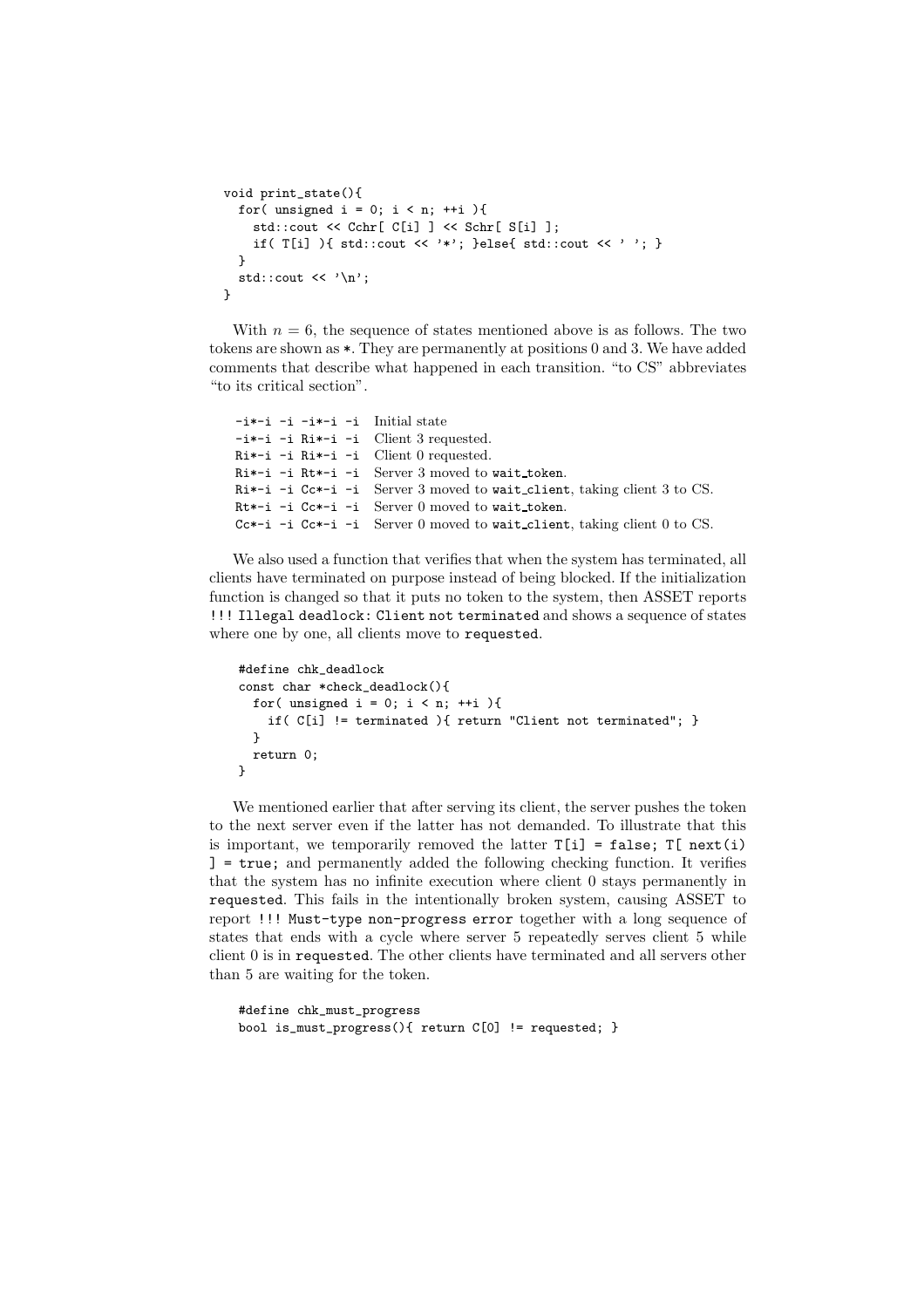```
typedef bool (*guard_type)( unsigned );
typedef void (*body_type)( unsigned );
#define GUARD(x) \{ [] (unsigned i) {return x; } }
#define BODY(x) { [] (unsigned i) \{x\} }
class server_tr{
 unsigned tail, head; guard_type guard; body_type body;
public:
 static unsigned cnt;
 server_tr(
    unsigned tail, guard_type guard, body_type body, unsigned head
  ): tail( tail ), head( head ), guard( guard ), body( body ) { ++cnt; }
  bool operator()( unsigned i ) const {
    if( S[i] != tail || !guard( i ) ){ return false; }
    body(i); S[i] = head; return true;
 }
};
unsigned server_tr::cnt = 0;
```
Fig. 4. The server transition facilities

An implementation of client tr and server tr will be described in the next section, and a faster, more complicated implementation in Section 5. The code fragments in this section together with either implementation constitute a complete model that ASSET can check. Our claim is that for a person who knows  $C++$  and the basics of state spaces, the model in this section is reasonably easy to follow. It is also reasonably easy to make experiments by making modifications to the model. The classes in the next two sections are more difficult, but they can be re-used in other models.

### 4 Simple Transition Classes

The facilities needed by the transitions of the server are shown in Fig. 4. A guard is a function that takes the index of the server and returns a Boolean value, and a body is a function that takes the index of the server and returns nothing. First these two types of functions are given names. Then two macros are shown that facilitate intuitive syntax for the guards and bodies. Each guard and body is a  $C_{++}$  lambda function, that is, a  $C_{++}$  function that has no name. In the definition of a lambda function, [] (or something more complicated) appears in the place of the return type and name of the function.

Each server tr object consists of four components: the tail state, the head state, the guard and the body. The execution of a server transition is defined by bool operator(). If the current local state of the server is not the same as the tail state of the transition, the execution terminates immediately returning false, indicating that the transition is not enabled. If these two states are the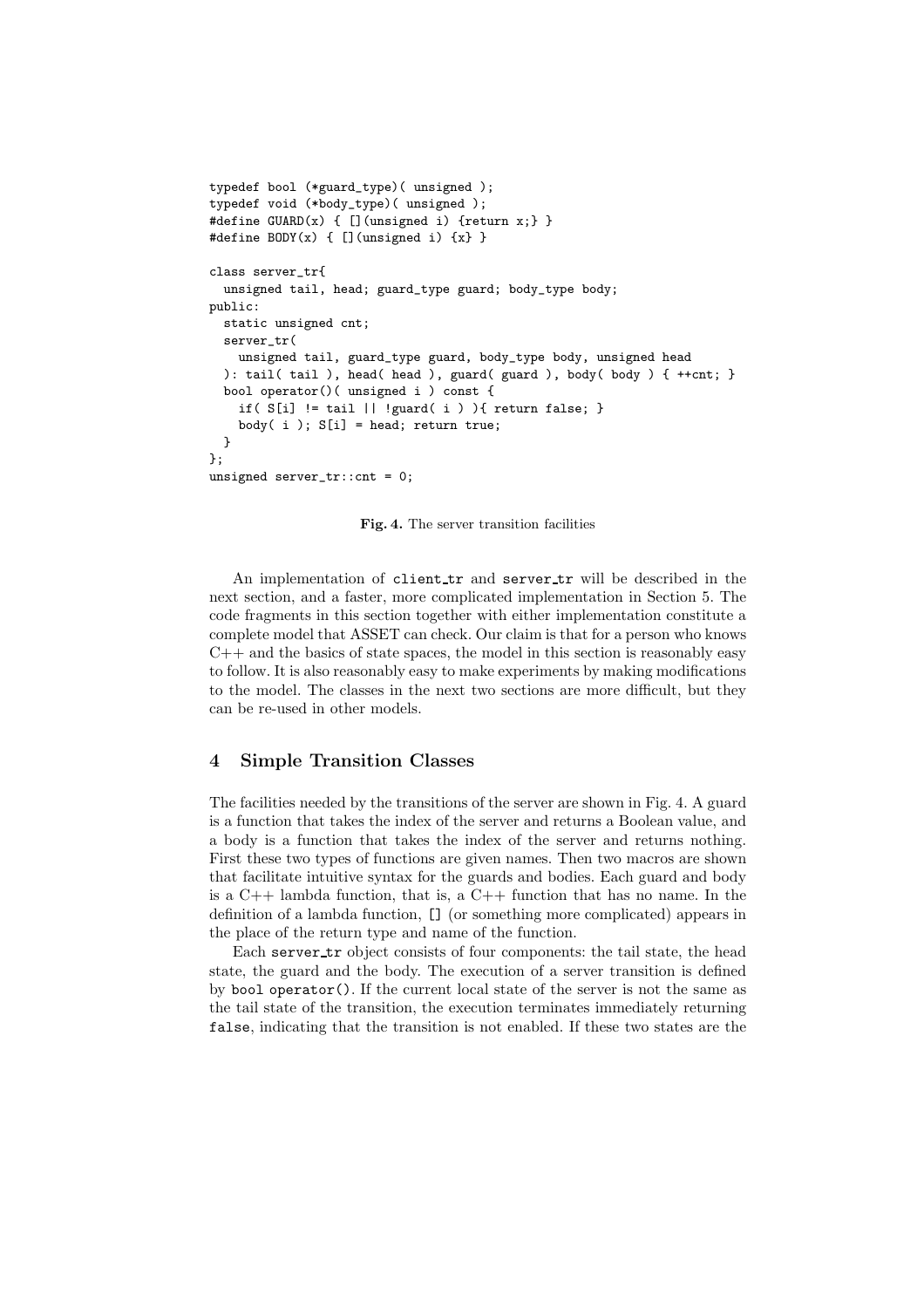```
unsigned nr_server_tr = 0;
unsigned nr_transitions(){
  initialize();
 nr\_server\_tr = server\_tr::cnt * n;return nr server tr + client tr::cnt * n;
}
bool fire_transition( unsigned i ){
  if( i < nr_server_tr ){
    return servers[ i % server_tr::cnt ]( i / server_tr::cnt );
 }
 i -= nr_server_tr;
 return clients[ i % client_tr::cnt ]( i / client_tr::cnt );
}
```
Fig. 5. The firing of transitions

same, then the guard is evaluated. If the guard returns false, then again the execution terminates returning false. In the opposite case, the transition is enabled. Then the body of the transition is executed, the head state is made the current local state of the server, and true is returned.

With the aid of cnt, the class counts the number of server transitions that are created. (Being an array instead of a vector, servers has no size operator.) The last line initializes cnt to 0. The three lines above bool operator() copy the tail and so on from the command that creates a server transition, to the corresponding fields of the object. They also increment cnt.

The class client tr is simpler. It only contains tail, head, cnt, and the operations that manipulate them.

We have described how the client and server transitions become stored in the arrays clients[] and servers[]. We still have to explain how ASSET uses these arrays when constructing the state space. Fig. 5 shows the code that implements this functionality.

The function nr transitions() calls the initialization function discussed above and tells ASSET how many transitions there are in the model. The number of client transitions that we wrote is in client tr::cnt, and similarly for the server. The total number of transitions that we wrote is the sum of these. However, from the point of view of ASSET, the transitions of each client and server are distinct from the transitions of any other client or server, although we modelled them as parameterized transitions that got the index of the client or server as the parameter. Therefore, for ASSET, the number of transitions must be multiplied by the number of servers. Let  $M$  denote the total number of transitions as seen by ASSET.

ASSET tries to fire a transition by calling fire transition with the number of the transition as a parameter. If it returns false, then ASSET treats the transition as disabled. If it returns true, then ASSET assumes that the tran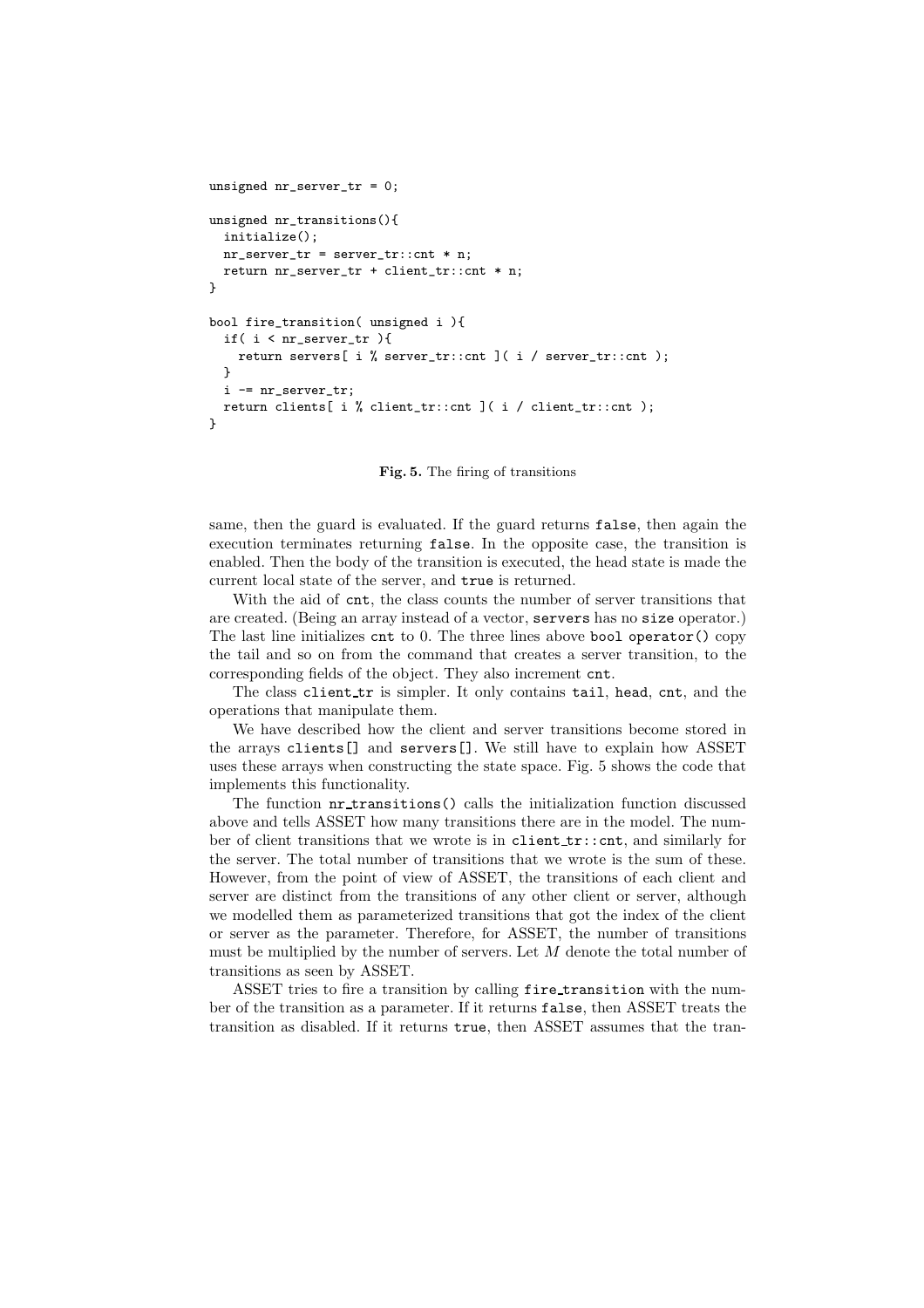sition was enabled and has been executed, changing the values of zero or more state variables. If this happens when ASSET is in the state space construction mode, then ASSET behaves like any state space construction tool, that is, checks whether the resulting state has been encountered before, and, if not, stores it in the state space. Then it either copies the original state to a fresh working area and tries the next transition on it or, if all transitions have been tried on the state, chooses the next state for processing.

For fast access, the total number of server transitions, as seen by ASSET, is stored in the global variable  $n r$ -server-tr. Let that number be denoted with m. Let s denote the number of server transitions that we wrote (that is,  $s = 4$ ). So  $m = ns$ . Transition numbers from 0 to  $m - 1$  correspond to the servers. Using the modulus operator and integer division, fire transition splits the number to a number in the range from 0 to  $s - 1$  and another in the range from 0 to  $n-1$ . The former is used for picking a transition from the array servers, and the latter is given to the picked transition as a parameter. That is, the latter is the index of the server. The transition is executed by invoking the () operator, and the returned Boolean value is forwarded to ASSET as the return value of fire transition.

Transition numbers from m to  $M-1$  correspond to the clients. The function fire transition first subtracts  $m$  from them and then processes them similarly to the transition numbers that correspond to the servers.

The transition classes developed in this section can be thought of as a middle layer between the model and the ASSET tool. Further classes could be developed for different needs. For instance, there could be a non-parameterized class to model processes that, unlike our clients and servers, exist in only one copy. Writing a class may be non-trivial, but after it has been written, it may be easily usable in many different models. This is somewhat analogous to data structure and algorithm libraries.

#### 5 Faster Transition Classes

In the design of the transition classes in the previous section, simplicity was preferred over performance. First, lambda functions are slower than the methods used in ASSET models until now. Before the present study, individual transitions were written as branches of if and switch statements that direct the control to the right transition on the basis of the number of the transition and the local states of the clients and servers. The statements were inside fire transition. In the present study, the execution of an enabled server transition involves the invocations of two functions whose addresses are picked from an array. This introduces overhead.

Second, from the point of view of ASSET, the model in Sections 3 and 4 contains  $7n$  transitions, three for each client and four for each server. Because a server transition is disabled if its tail state is different from the current local state of the server, and because the guards of the second and third transition of the server are in contradiction, at most one of the four transitions of a server can be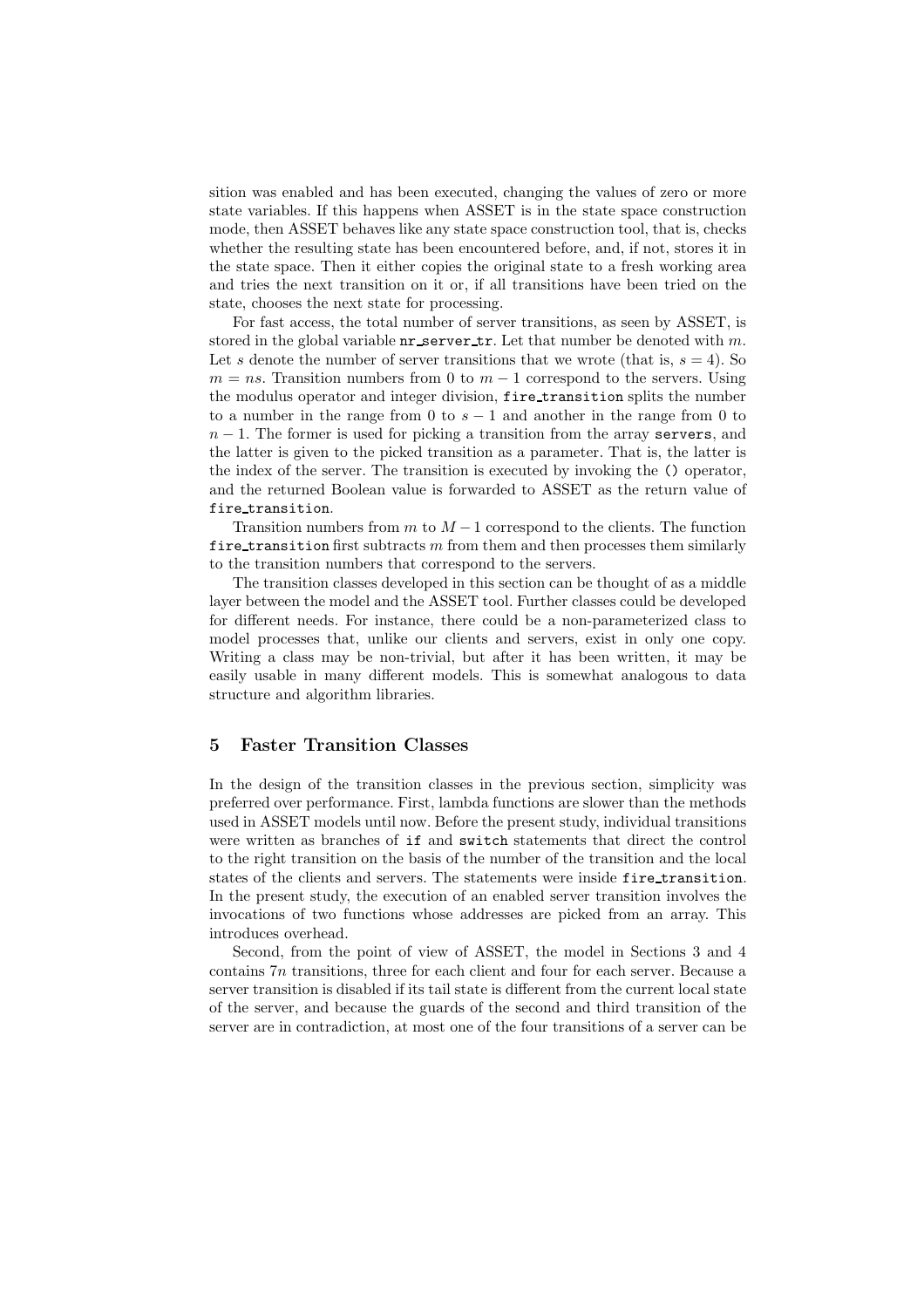simultaneously enabled. For a similar reason, at most two transitions of a client can be simultaneously enabled. This means that during state space construction, numerous calls to fire transition are made that yield false because of the local state of the client or server. In switch-based models, transitions with different tail states may share the transition number, reducing the number of unproductive calls to fire transition.

To obtain information on the magnitude of these phenomena, we implemented four additional models. By Simple we refer to the model developed in the previous sections. Switch3 uses if and switch statements in the traditional, optimized manner. Also Switch7 uses if and switch statements, but it uses the same, non-optimal numbering of transitions as Simple. Lambda4 and Lambda3 exploit an improved way of using lambda functions that we will develop in this section. Lambda4 uses precisely the same transition specifications as Simple, but uses only 4n transition numbers. In Lambda3, the two transitions that start at wait token have been merged. Like Switch3, it uses  $3n$  transition numbers.<sup>3</sup>

The idea is to reduce the number of ASSET transition numbers and eliminate the tests on the tail states of transitions by sharing transition numbers between transitions with different tail states. The transitions (as seen by the modeller) of a server are partitioned to levels. The transitions on the same level share an ASSET transition number. Each level contains precisely one transition for each local state of the server, but this transition may be a special transition  $\wp$  that is never enabled.

Consider the introduction of a new transition whose tail state is  $t$ . Location t on level 0 is checked, then on level 1 and so on, until a location containing  $\varnothing$ is found or the levels are exhausted. In the latter case, a new level is introduced and all its locations are initialized with  $\wp$ . In both cases, then the new transition is stored on location t on the level.

When ASSET tries to fire transition number  $k$  where  $k$  is in the range for the server transitions, the index i of the server and the level  $\ell$  are computed using integer division and modulus by the number of the levels. Then the current local state of the server (that is, S[i]) is used to pick the right transition on the chosen level. This takes place by using  $s\ell + S[i]$  to index an array, where s is the number of local states of the server, that is,  $s = 3$ . So this is a constant time operation. Next the guard of the transition is evaluated. If it yields true, the head state of the transition is assigned as the current local state of the server, and the body of the transition is executed. These two actions are executed in this order to make it possible for the body to override the default head state. This feature is needed in merging the two server transitions whose tail state is wait token.

Transitions of the clients are partitioned to levels in a similar fashion. Before sending an ASSET transition number to the firing function of client tr, the total number of server transitions is subtracted from it, to make the range of numbers as seen by client tr start from 0.

 $^3$  http://users.jyu.fi/%7eava/ASSET/MWML/simple.cc, switch3.cc, and so on.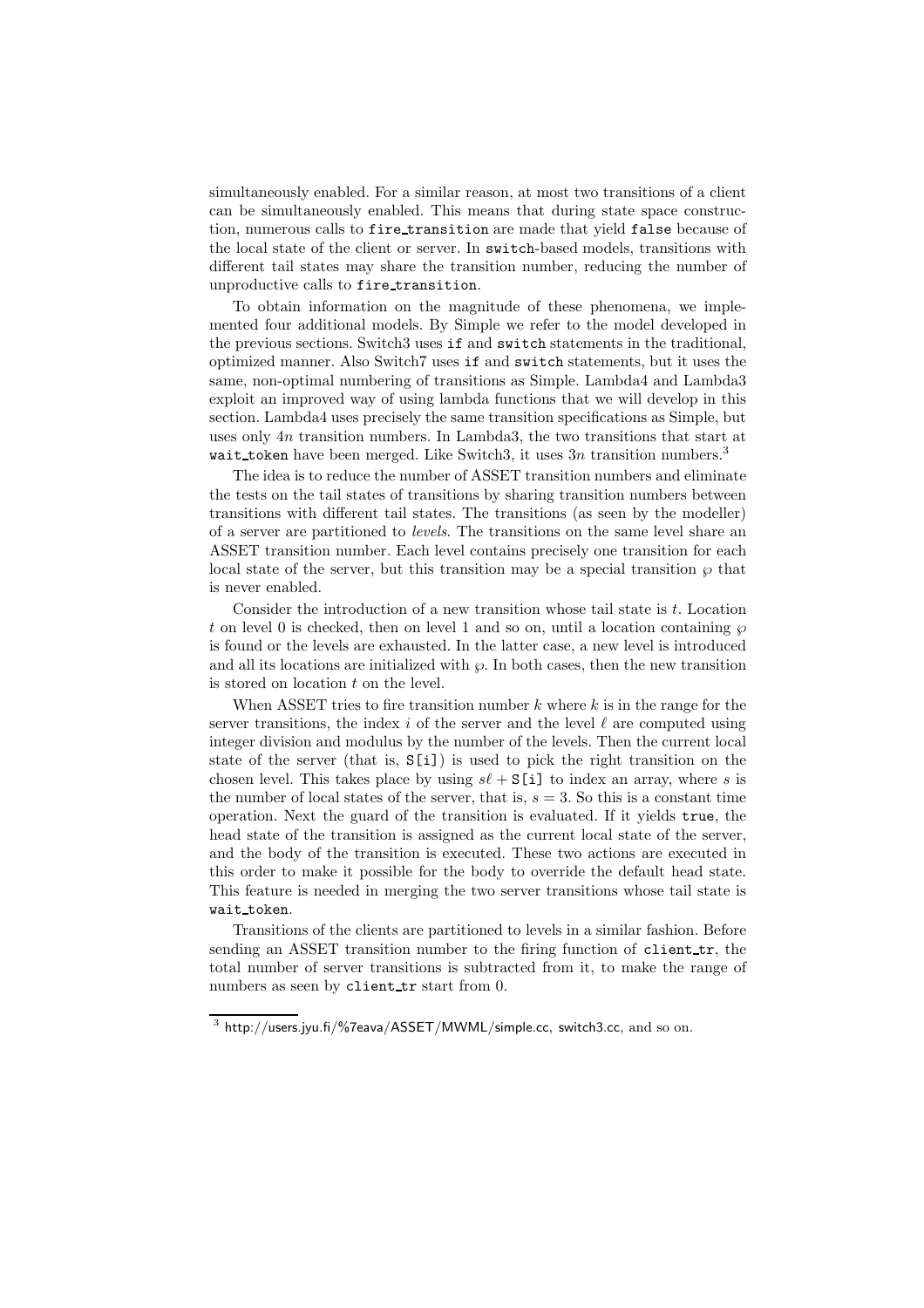| $n$ hash Simple Lambda4 Lambda3 Switch7 Switch3 seconds |  |
|---------------------------------------------------------|--|
|---------------------------------------------------------|--|

|  |  | $\begin{array}{cccccc} 7 & 23 & 1.38 & 1.27 & 1.18 & 1.22 & 1.00 & 3.33 \\ 7 & 24 & 1.37 & 1.27 & 1.19 & 1.24 & 1.00 & 3.28 \\ 8 & 23 & 1.31 & 1.23 & 1.19 & 1.10 & 1.00 & 45.7 \\ 8 & 27 & 1.44 & 1.34 & 1.27 & 1.15 & 1.00 & 29.6 \\ 9 & 27 & 1.26 & 1.19 & 1.17 & 1.11 & 1.00 & 35$ |  |  |
|--|--|----------------------------------------------------------------------------------------------------------------------------------------------------------------------------------------------------------------------------------------------------------------------------------------|--|--|

Table 1. Running times

An idea of how complicated this optimized approach is can be obtained from the fact that Simple consists of 158 lines of code (including comments), Lambda4 of 208, and Lambda3 of 205.

The number of levels needed by a process is the maximum number of transitions of the process that may be simultaneously enabled. It can thus be thought of as the degree of nondeterminism of the process. This is not necessarily the same as the maximum outdegree of a local state of the process, because two transitions that share their tail state may have mutually exclusive guards. The two server transitions that start at wait token are an example of this.

The degree of nondeterminism is typically small, often 1 or 2. On the other hand, with the simple technique of the previous section, the number of ASSET transition numbers used by a process is the same as the total number of transitions of the process. This number is 3 for our clients and 4 for our servers, but it is often bigger. For instance, the sender of the self-synchronizing alternating bit protocol in [13] has 22 transitions and its degree of nondeterminism is 2. Therefore, one might expect that the levelling technique of this section might yield significant savings. The next section reports what happened in our measurements.

#### 6 Measurements

We analysed the five models introduced in the previous sections with  $n = 7$ ,  $n =$ 8, and  $n = 9$ , with various hash table sizes. (Hash table is the data structure from which ASSET checks whether a newly constructed state has been encountered before.) For each  $n$ , each of the models has the same number of reachable states and edges. These numbers are shown below. An observation that we will refer to in the sequel is that the number of edges is roughly  $1.04n$  times the number of states.

| $n_{\scriptscriptstyle\perp}$ |                                         |                                              |
|-------------------------------|-----------------------------------------|----------------------------------------------|
|                               | states   2939328 20155 $\overline{392}$ | - 136 048 896                                |
|                               |                                         | edges   21 500 640 167 588 352 1 267 270 272 |

Table 1 shows the times it took to construct and analyse the state spaces by ASSET on a machine with 3.60 GHz clock rate and 16 gibibytes of memory.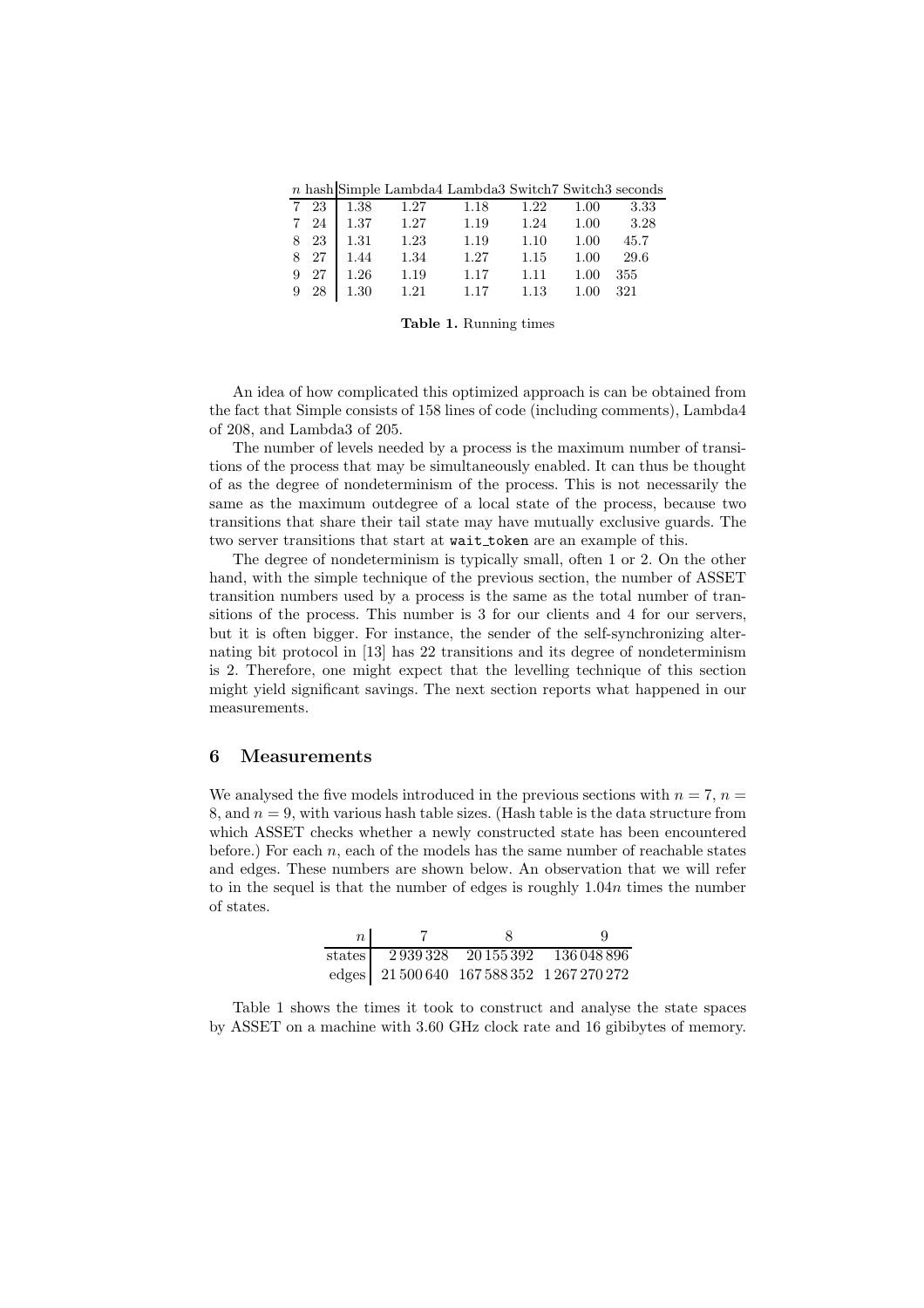The analysis algorithm tries to fire each transition twice on each reachable state: first to construct the set of reachable states as usual, and then as a part of an algorithm that checks the property specified by is must progress.

The rightmost column shows the analysis times of Switch3 in seconds, and the five preceding columns show the relation of the analysis time of each model to the analysis time of Switch3. Although we show two decimals, we point out that the information content of the latter decimal is limited, because the analysis times of identical runs on the same machine varied as much as 18 %. So the second decimal is unreliable. The second column shows the base-2 logarithm of the hash table size used in the experiments. For each  $n$ , the lower row uses the hash table size that yielded the fastest runs. To obtain information on the effect of the hash table size, the upper row presents the analysis times with a smaller hash table size, which is 23 in most cases but 27 with  $n = 9$ , because 23 took too much time. The compiler refused to compile when hash was 29.

The total number of transition numbers (as seen by ASSET) is  $7n$  for Simple and Switch7, 4n for Lambda4 and 3n for Lambda3 and Switch3. Indeed, the analysis times of Switch7 are bigger than those of Switch3, and similarly with Simple, Lambda4, and Lambda3. We saw above that of these  $7n$ ,  $4n$ , or  $3n$ transitions, only about  $1.04n$  were enabled on the average in each state. So in all models, most calls of fire transition yield false. The processing time of such calls is thus important. Also, as one would expect, the switch-based models were faster to analyse than the models that use lambda functions.

However, the differences are altogether rather small, at most 44 %. The effect of the hash table size is of similar magnitude. So there is little point in spending human effort on optimizing analysis speed unless the analysis proves too slow. Even then the first thing is to set the hash table size. A good hash table size is at least roughly the number of reachable states, but not so big that the hash table uses too much of the available memory. In the absence of a better idea, the size of the available memory divided by 100 can be used as a rule of thumb. (An obvious idea for improving ASSET would be to make it choose the hash table size.)

During the development of the models, they were tested on a small 8 years old Linux laptop with  $n = 8$  and hash  $= 23$ . The analysis times were, of course, much bigger, because the computer was of much smaller performance. We feel that they are worth reporting, because there is an interesting difference. The following table shows the analysis times in seconds. They are user times measured with the time command, and they include also the roughly 4 seconds that it took to compile the model and asset.cc.

n hash Simple Lambda4 Lambda3 Switch7 Switch3 sec 8 23 1.70 1.48 1.33 1.10 1.00 181

On that environment, the overhead of lambda functions is significant. We speculate that the overhead caused by indirect function calls may have become less significant over the years, thanks to developments in hardware (and compilers?). Clearly the measurements with modern machines shown above do not suggest that lambda functions would be a serious performance problem.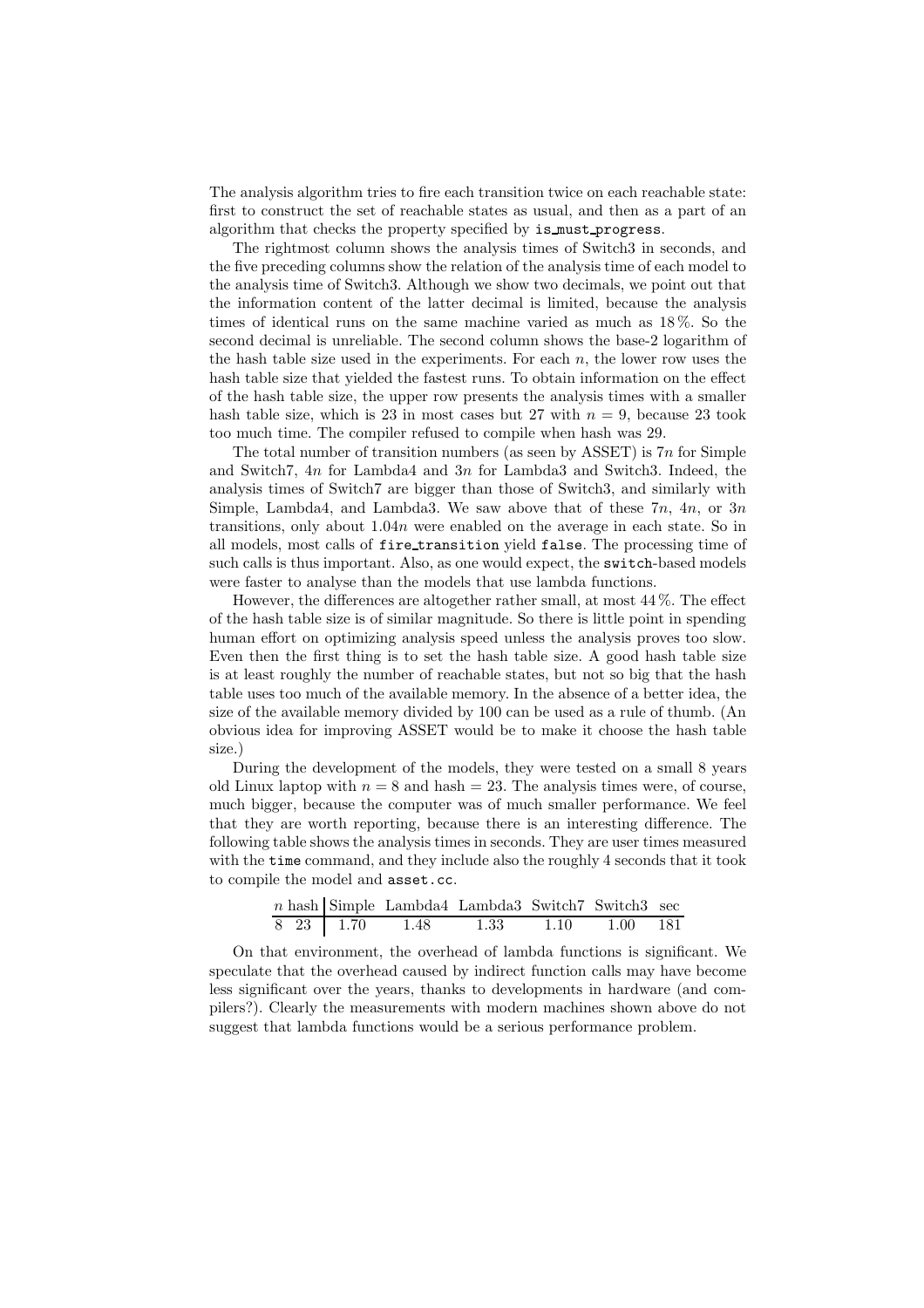We pointed out in Section 5 that the sender of the self-synchronizing alternating bit protocol has a high ratio of the number of transitions to the degree of nondeterminism. So we expected the levelling technique to yield much more dramatic improvement than it did in the demand-driven token ring example. We tested two different versions of the protocol on the old slow laptop. The improvement was small in both cases. It turned out that the manipulation of the fifo-channels of the protocol was so time consuming that it dominated the analysis time. Each time when a message is added to a fifo, the first empty location must be found to put it there, and each time when a message is removed, all contents of the fifo must be moved one step forward. Outside state space methods, the fifo could be made faster by implementing it as a ring buffer. However, in a verification model, such an implementation would cause state explosion by giving the same actual content many different representations.

### 7 Conclusions

We illustrated how lambda functions can be used to write fairly natural and readable models of systems as guarded transitions on shared variables, with tail and head states. Lambda functions were added to  $C_{++}$  in the 2011 standard, so they are somewhat recent. Because in our application, the use of lambda functions involves calling functions picked from arrays, we expected it to add significant overhead. This proved to be so on an 8 year old mini-laptop, but not on modern machines. (We reported measurements on two machines but had tried also three others.) In our measurements, the overhead was so small that there is no point in spending human effort to avoid lambda functions unless the analysis speed has to be optimized to the extreme. Although we did not report them, we also made some experiments with virtual functions. Again, the result was that there is no strong need to avoid them.

We first presented simple classes that made it possible to write natural models using lambda functions. Then we developed more complicated, faster classes. However, in our experiments, the motivation for the faster classes was reduced by the fact that on modern machines, already the simple classes performed not much worse than highly optimized models relying on switch and if statements.

Our work is initial in that our classes are not universal. Instead, they were designed according to the needs of our example system. However, especially the simple classes are straightforward and can thus be mimicked, or perhaps even re-used, as needed when modelling other systems. The work is initial also in that only two systems were modelled and experimented with. Because of the strong expressive power of  $C_{++}$ , we are convinced that many further systems can be modelled, and more universal classes than ours can be developed.

#### References

1. Sami Evangelista and Christophe Pajault. Solving the ignoring problem for partial order reduction. *STTT*, 12(2):155–170, 2010.